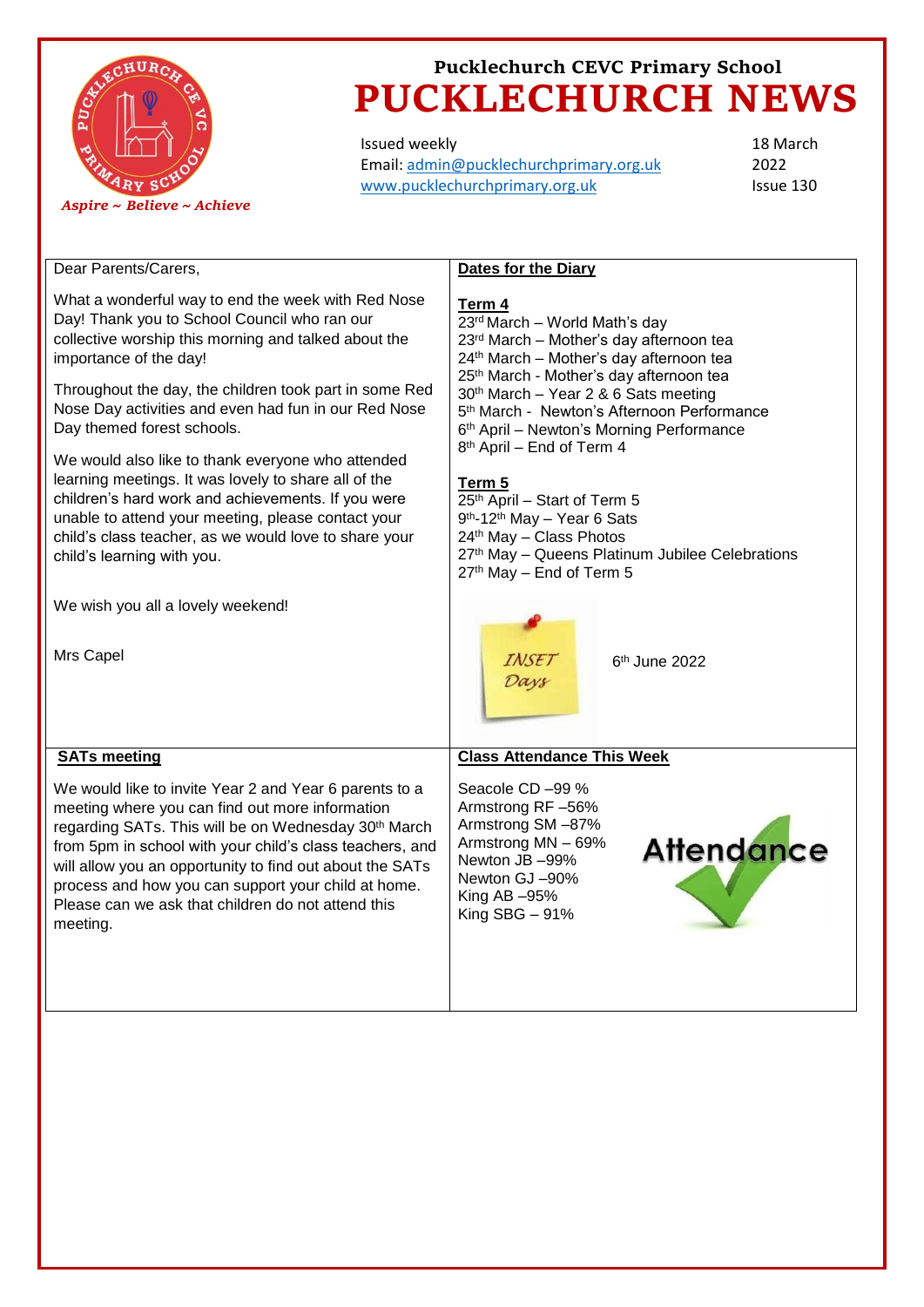

Issued weekly Email: [admin@pucklechurchprimary.org.uk](mailto:admin@pucklechurchprimary.org.uk) [www.pucklechurchprimary.org.uk](http://www.pucklechurchprimary.org.uk/)

18 March 2022 Issue 130

#### **Reading**

This week's results are: Seacole CD - 35% Armstrong RF– 47% Armstrong SM – 74% Armstrong MN – 48% Newton JB – 64% Newton GJ – 93% King  $AB - 93%$ King SBG – 83%



Well done to both Newton GJ & King AB with a score of 93%. Can any other year groups meet our target of 90% next week? Do not forget that reading regularly is part of our homework expectations.

### **TimesTables Rockstars!**

Well done to our Pucklechurch Top Rockers this week! These 3 students have accessed TT Rockstars the most out of everyone in the whole school this week.



- 1. Ellie May (King SBG)
- 2. Sebastian (King AB)
- 3. Ben (Newton GJ)



#### **Values Certificate**

Well done to the children who received a values certificate today. They all enjoyed a hot chocolate with Miss Miller in the staff room.

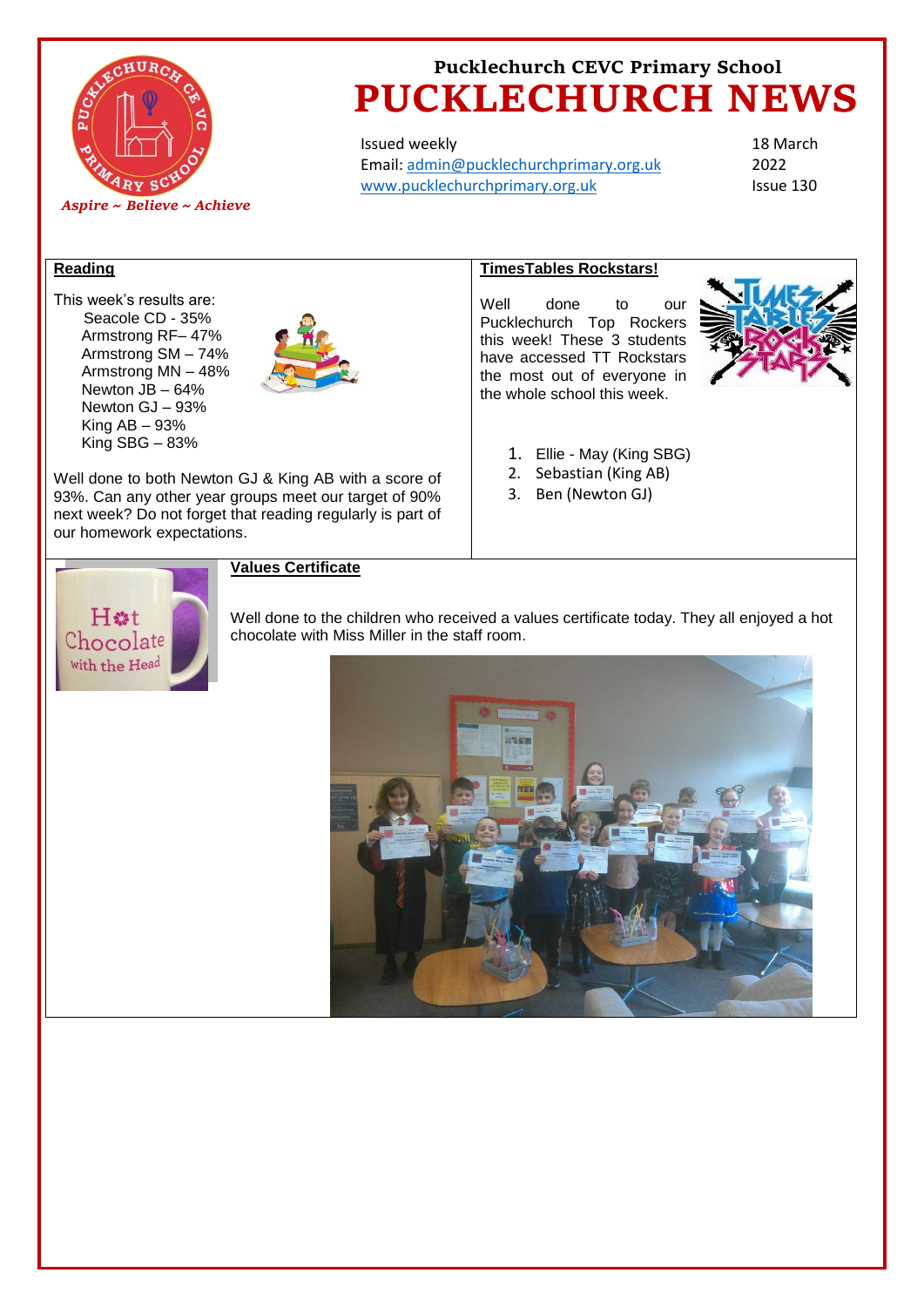

Issued weekly Email: [admin@pucklechurchprimary.org.uk](mailto:admin@pucklechurchprimary.org.uk) [www.pucklechurchprimary.org.uk](http://www.pucklechurchprimary.org.uk/)

18 March 2022 Issue 130

### **Eco Crew – Red Nose Recycling**

Once you have finished with your red nose, Eco-Crew will happily collect them so they can recycled. Just bring them into school and hand them into an eco-crew member.





Brown for Harrison



## **Sporting Success**

Well done this week to:

Liberty has recently completed her 50m swimming badge. Well done Liberty! Harrison and Maddison have recently achieved a new belt in judo. Blue for Maddison and



Any sporting successes? Let Mr Boulton know so we can share your wonderful achievements with everyone!



### **Comic Relief Cake Sale**

Thank you to everyone for your genoristy in bringing cakes in for the sale. The children really enjoyed chosing their cakes and even went up for more. We will let you know how much was raised. Thank you School Council.